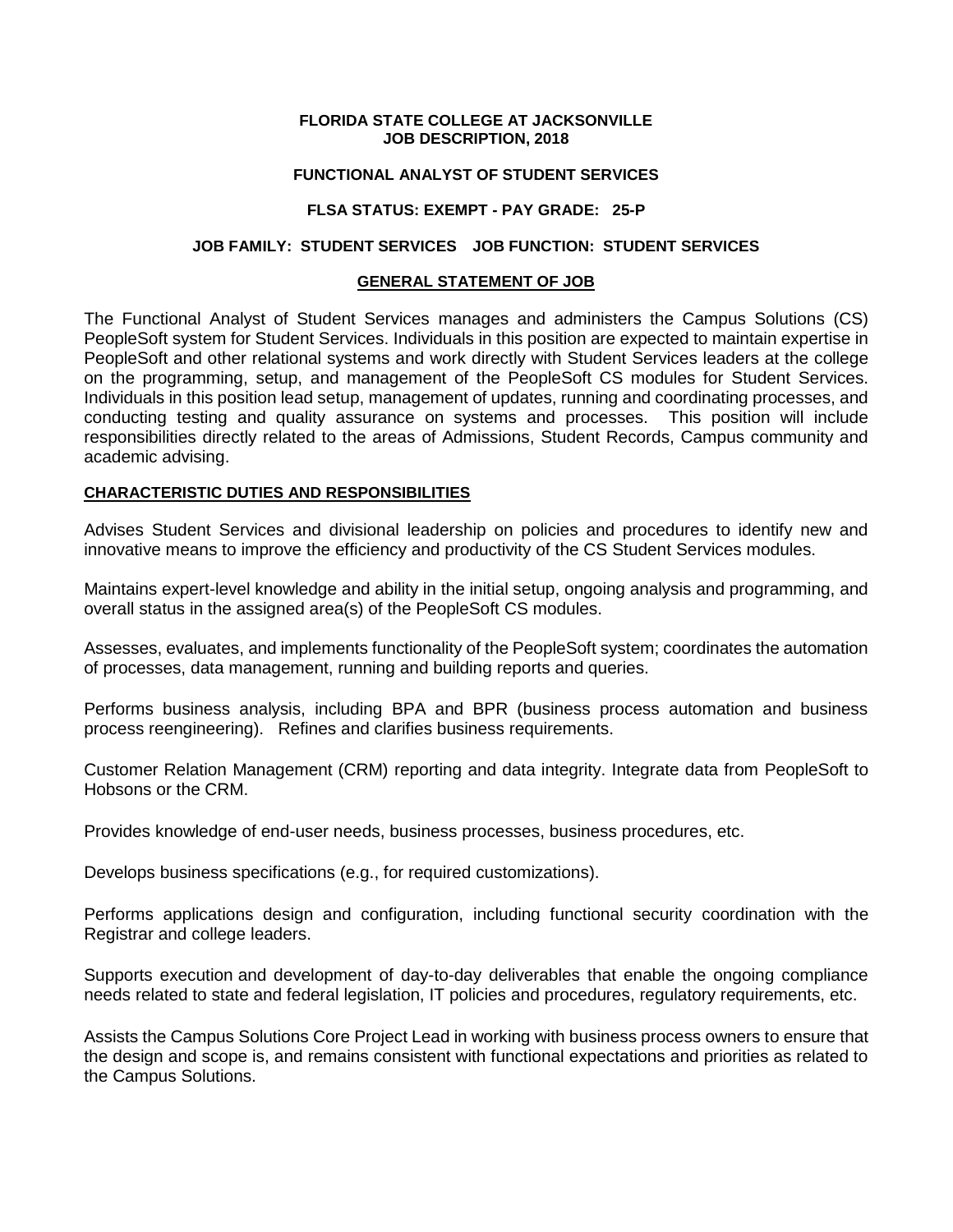### **FUNCTIONAL ANALYST - STUDENT SERVICES SYSTEMS – Page 2**

Provides input to the organization change management team to update business processes and documentation.

Provides input to the Campus Solutions Core Project Lead in recommending business solutions and alternatives for best practices and related compliance projects.

Assists with college staff adoption and use of an ERP (Enterprise Resource Planning) Student module, both during the project to adopt the new ERP software, as well during production support and during software upgrades.

Participates in all business process review activities and provides business process insight into recommended best practices concerning Campus Solutions.

Assists in the maintenance of tracking and issue logging related to student module activities.

Provides input on functional/technical specifications for reporting, interfaces and customizations.

Provides input on the end-user training strategy and, when appropriate, delivers such training.

Provides input in the development of CS test scripts for utilization prior to implementation by executing test scripts, tracks defects, and reports test results.

Works directly with the other functional departments, divisional leadership and individual stakeholders in state reporting, student services, financial aid, student financials, and information technology to ensure functional interactions and effective policies, processes, and practices that communicate and correlate with all affected and interested areas.

Assists Student Services leadership in overseeing the integrity of all Student Services systems and critical interfaces in and out of the Oracle database.

Acts as a subject matter expert on the PeopleSoft CS Student Services solution with both internal stakeholders and interested members of the broader college community.

Actively participates in the audit of data and files to ensure accuracy and consistency.

Manages information and functionality within PeopleSoft CS to facilitate the management of data pertaining to Student Services.

Supports new Student Services initiatives. Provides Student Services systems and reporting support to various managers, as needed. Develops and delivers standard work and training documents.

Works directly with the Student Services leadership and the information technology leadership team to plan, develop, manage, and implement new CS technical ventures and existing CS functionality using queries, configuration, set up, testing new releases/enhancements, modules, and patches.

Troubleshoots system issues and documents processes; and reconciles information with student financials.

In conjunction with the Student Services leadership, ensures compliance with all federal, state, and College policies.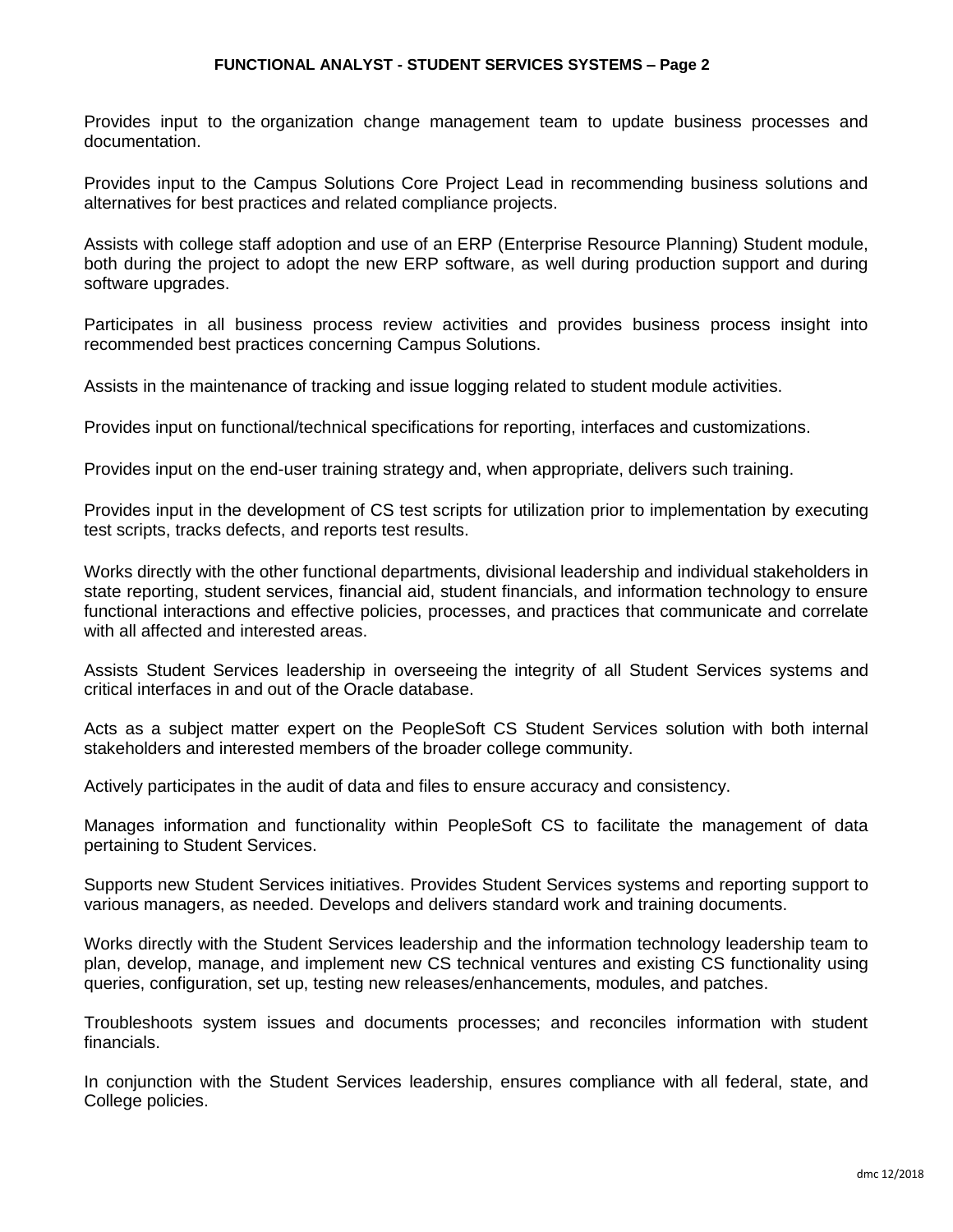Coordinates identification of needs and development of documentation for new and existing systems and functionality in the Student Services area.

Assist Student Services leadership in the development and implementation of business processes, process workflow, planning and updates, and system security by monitoring all processes to better the efficiency and service of the Student Services.

Participates in strategic meetings for the Student Services, identifies and attends relevant conferences, user groups/networks and professional development opportunities for Student Services to develop and expand institutional knowledge base for Student Services functional and technical topics.

Performs related duties as assigned.

# **SUPERVISION RECEIVED**:

Supervision is received from the assigned administrator.

# **SUPERVISION EXERCISED:**

Supervision may be exercised over assigned staff.

# **MINIMUM QUALIFICATIONS:**

Bachelor's degree from an accredited college or university supplemented by five (5) years of related experience with PeopleSoft Campus Solutions in functional design.

# **PREFERRED QUALIFICATIONS**:

Bachelor's degree from an accredited college or university supplemented by seven (7) years of related experience in information technology and student services. Previous experience in a higher education Student Services office, with expert ability with functional admissions and student records processes and regulations, specifically related to PeopleSoft Campus Solutions systems.

### **MINIMUM QUALIFICATIONS OR STANDARDS REQUIRED TO PERFORM ESSENTIAL JOB FUNCTIONS**

**Physical Requirements:** Must be physically able to operate a variety of equipment including computers. Involves some physical effort, such as standing and walking, or frequent light lifting (5-10 pounds); or minimal dexterity in the use of fingers, limbs, or body in the operation of shop or office equipment. Task may involve extended periods of time at a keyboard.

**Data Conception:** Requires the ability to compare and/or judge the readily observable, functional, structural, or composite characteristics (whether similar to or divergent from obvious standards) of data, people or things.

**Interpersonal Communication:** Requires the ability to speak and/or signal people to convey or exchange information. Includes issuing and receiving instructions, assignments and/or directions.

**Language Ability:** Requires the ability to read a variety of correspondence, reports, forms, brochures, lists, etc. Requires the ability to prepare correspondence, reports, forms, requisitions, etc., using prescribed format. Requires the ability to communicate effectively in standard English. Requires the ability to communicate with a broad array of individuals from various professional backgrounds.